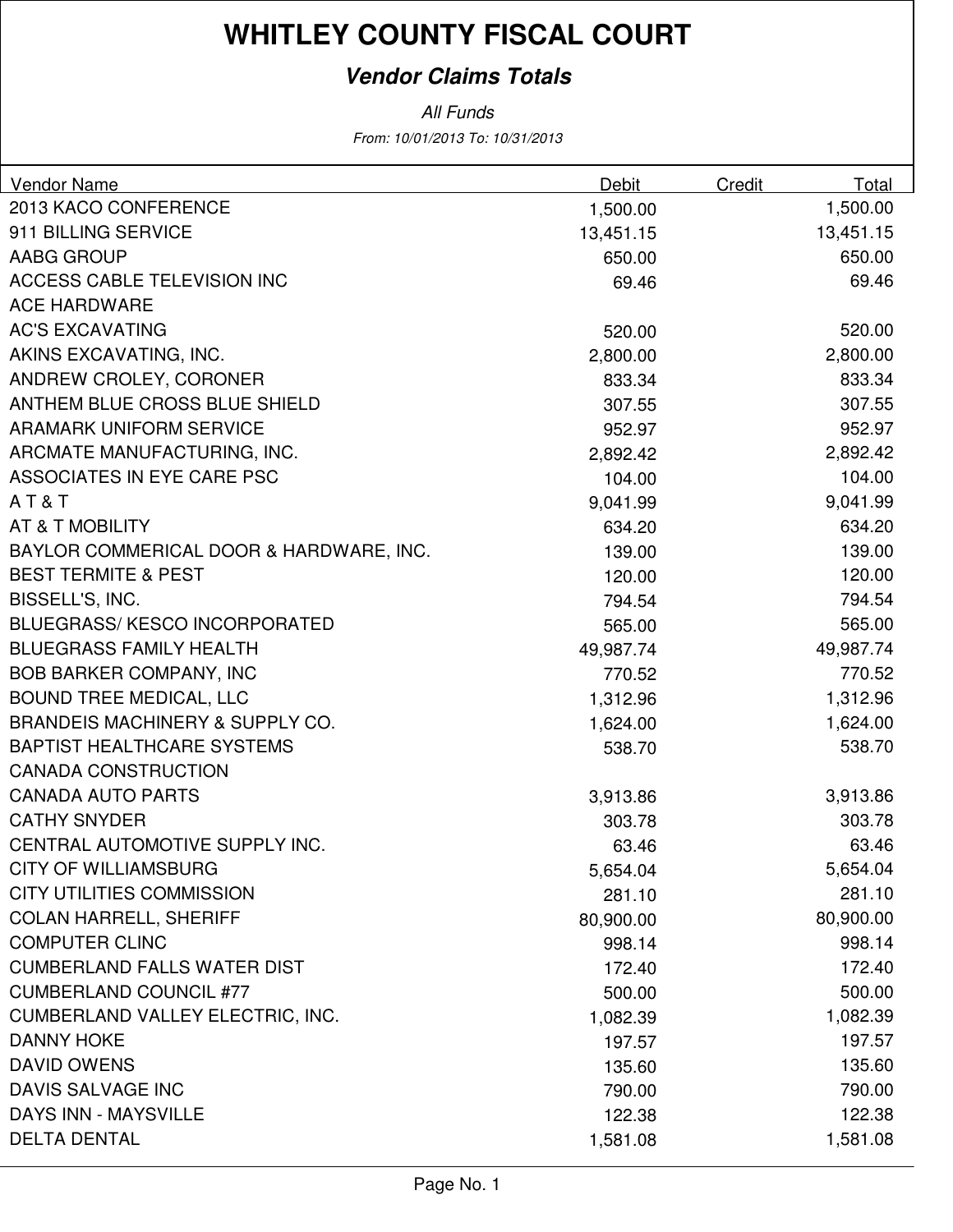### **Vendor Claims Totals**

| <b>Vendor Name</b>                            | Debit      | Credit | Total      |
|-----------------------------------------------|------------|--------|------------|
| DELTA NATURAL GAS CO., INC.                   | 388.88     |        | 388.88     |
| DETROIT SALT COMPANY LLC                      | 8,202.06   |        | 8,202.06   |
| <b>DISH NETWORK</b>                           | 188.16     |        | 188.16     |
| <b>FAMILY DOLLAR STORE</b>                    | 341.20     |        | 341.20     |
| <b>DR. MICHAEL SMITH</b>                      | 188.00     |        | 188.00     |
| <b>DUGGERS SEPTIC CLEANING</b>                | 200.00     |        | 200.00     |
| <b>ELLIS SANITATION</b>                       |            |        |            |
| ELLISON'S SANITARY SUPPLY CO., INC.           | 88.80      |        | 88.80      |
| ELMO GREER & SONS, INC.                       | 13,293.00  |        | 13,293.00  |
| EUBANKS ELECTRICAL SUPPLY, INC.               | 8.69       |        | 8.69       |
| <b>EVELYN McCULLAH</b>                        | 57.85      |        | 57.85      |
| <b>EZ COUNTRY</b>                             | 425.00     |        | 425.00     |
| <b>FLEETONE</b>                               | 10,929.98  |        | 10,929.98  |
| <b>G &amp; E DRIVE-IN</b>                     | 345.00     |        | 345.00     |
| <b>GOVERNMENT UTILITIES TECHNOLOGY</b>        | 11,701.04  |        | 11,701.04  |
| <b>GRIFFIN GATE MARRIOTT RESORT &amp; SPA</b> | 720.00     |        | 720.00     |
| <b>HARDEE'S</b>                               | 370.60     |        | 370.60     |
| <b>HARRIS WHEEL ALIGNMENT</b>                 | 306.00     |        | 306.00     |
| HINKLE CONTRACTING COMPANY LLC                | 14,692.74  |        | 14,692.74  |
| <b>HOLSTON GASES</b>                          | 3,320.77   |        | 3,320.77   |
| <b>HUDSON MATERIALS</b>                       | 15,140.69  |        | 15,140.69  |
| HUMANA HEALTH PLAN INC                        | 251.62     |        | 251.62     |
| <b>HOMETOWN IGA #57</b>                       | 504.31     |        | 504.31     |
| <b>INTERACT PUBLIC SAFETY SYSTEMS</b>         | 10,140.00  |        | 10,140.00  |
| <b>INTERSTATE CONSTRUCTION PRODUCTS</b>       | 910.00     |        | 910.00     |
| <b>JAMIE FUSON</b>                            | 496.07     |        | 496.07     |
| JOHNNY WHEELS OF WILLIAMSBURG, INC            | 79.95      |        | 79.95      |
| JONES PIT STOP                                | 414.15     |        | 414.15     |
| K A C O ALL LINES FUND                        | 160,556.90 |        | 160,556.90 |
| KACO WORKERS COMPENSATION FUND                | 74,711.71  |        | 74,711.71  |
| <b>KELLWELL FOOD MANAGEMENT</b>               | 25,557.11  |        | 25,557.11  |
| KU                                            | 15,867.71  |        | 15,867.71  |
| <b>KENWAY DISTRIBUTORS</b>                    | 281.14     |        | 281.14     |
| <b>KIMBELL MIDWEST</b>                        | 432.95     |        | 432.95     |
| KNOX COUNTY UTILITIES COMMISSION              | 50.32      |        | 50.32      |
| KNOXVILLE CULLIGAN WATER                      | 409.50     |        | 409.50     |
| KNOX-WHITLEY HUMANE ASSOCIATION, INC,         | 7,500.00   |        | 7,500.00   |
| <b>KENTUCKY JAILERS ASSOCIATION</b>           | 800.00     |        | 800.00     |
| KY LABOR LAW POSTER SERVICE                   | 258.00     |        | 258.00     |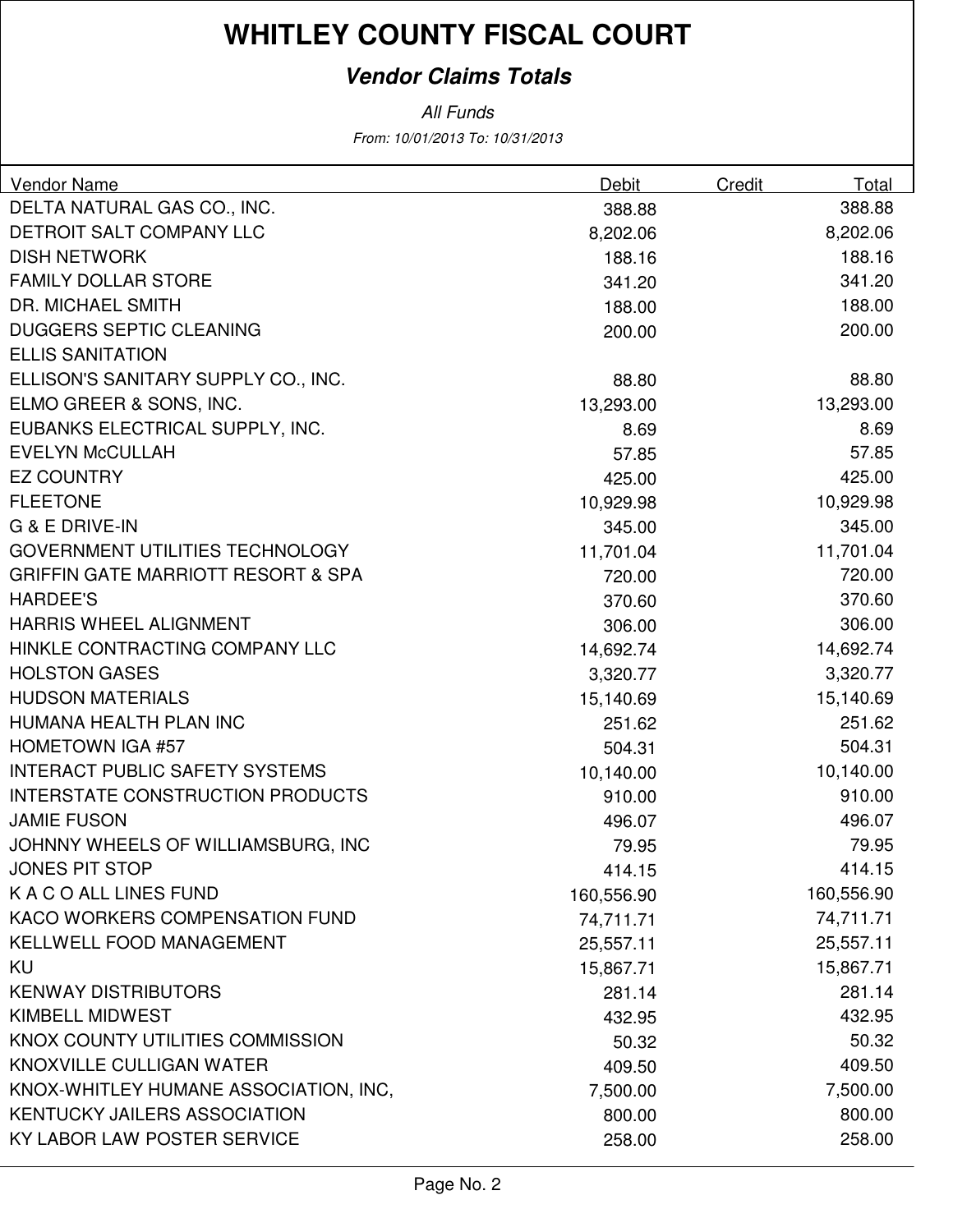### **Vendor Claims Totals**

| Vendor Name                            | Debit     | Credit | Total     |
|----------------------------------------|-----------|--------|-----------|
| KY SPIRIT HEALTH PLAN                  | 180.60    |        | 180.60    |
| <b>KY SPRING WATER</b>                 | 307.80    |        | 307.80    |
| LIDA J. POWERS                         | 656.58    |        | 656.58    |
| <b>MARGIE HALL</b>                     | 17.23     |        | 17.23     |
| <b>MARTIN'S PETERBILT</b>              | 1,810.00  |        | 1,810.00  |
| <b>MICHAEL OR BECKY WARNER</b>         | 323.56    |        | 323.56    |
| <b>M.R. TRANSMISSIONS</b>              | 250.00    |        | 250.00    |
| <b>MOUNTAIN VALLEY INSURANCE</b>       | 4,731.59  |        | 4,731.59  |
| <b>NEWS JOURNAL</b>                    | 425.63    |        | 425.63    |
| NI GOVERNMENT SERVICES, INC.           | 157.82    |        | 157.82    |
| <b>NORVEX SUPPLY</b>                   | 2,506.72  |        | 2,506.72  |
| PHYSIO CONTROL                         | 689.00    |        | 689.00    |
| POFF CARTING SERVICE                   | 2,629.52  |        | 2,629.52  |
| PREFERRED LAB SERVICE                  | 1,000.00  |        | 1,000.00  |
| PREWITT FARM SUPPLY                    | 464.49    |        | 464.49    |
| <b>PRO-TAINER</b>                      | 9,500.00  |        | 9,500.00  |
| <b>QUALITY CARE AUTO SERVICE</b>       | 271.90    |        | 271.90    |
| <b>QUILL CORPORATION</b>               | 1,980.29  |        | 1,980.29  |
| R. C. MILLER OIL CO                    | 16,446.26 |        | 16,446.26 |
| REM COMPANY, INC.                      | 266.75    |        | 266.75    |
| <b>REPUBLIC BANK &amp; TRUST CO</b>    | 2,654.76  |        | 2,654.76  |
| <b>RILEY'S WRECKER SERVICE</b>         | 320.00    |        | 320.00    |
| <b>ROGER WELLS</b>                     | 361.60    |        | 361.60    |
| <b>WHITLEY COUNTY PVA</b>              | 12,600.00 |        | 12,600.00 |
| SOUTHEAST APPARATUS, LLC               | 2,133.27  |        | 2,133.27  |
| <b>J.A. SEXAUER</b>                    | 150.94    |        | 150.94    |
| <b>SGT JOES</b>                        | 948.00    |        | 948.00    |
| SIMPLEX TIME RECORDER CO.              |           |        |           |
| SIMPLEX GRINNELL LP                    | 435.00    |        | 435.00    |
| <b>SMITH'S AUTO SERVICE</b>            | 2,465.38  |        | 2,465.38  |
| SOUTHEASTERN EMERGENCY EQUIP.          | 698.06    |        | 698.06    |
| SOUTHEASTERN KY MAINTENANCE            | 187.00    |        | 187.00    |
| SOUTHERN HEALTH PARTNERS               | 20,421.20 |        | 20,421.20 |
| STERICYCLE, INC.                       | 452.76    |        | 452.76    |
| <b>SUBWAY</b>                          | 393.86    |        | 393.86    |
| <b>SUTTONS KWIK WASH</b>               | 96.00     |        | 96.00     |
| <b>TEKS WORK</b>                       | 100.00    |        | 100.00    |
| <b>TENNESSEE BOILER REPAIR SERVICE</b> | 2,420.00  |        | 2,420.00  |
| THE GAULT HOUSE                        | 1,575.48  |        | 1,575.48  |